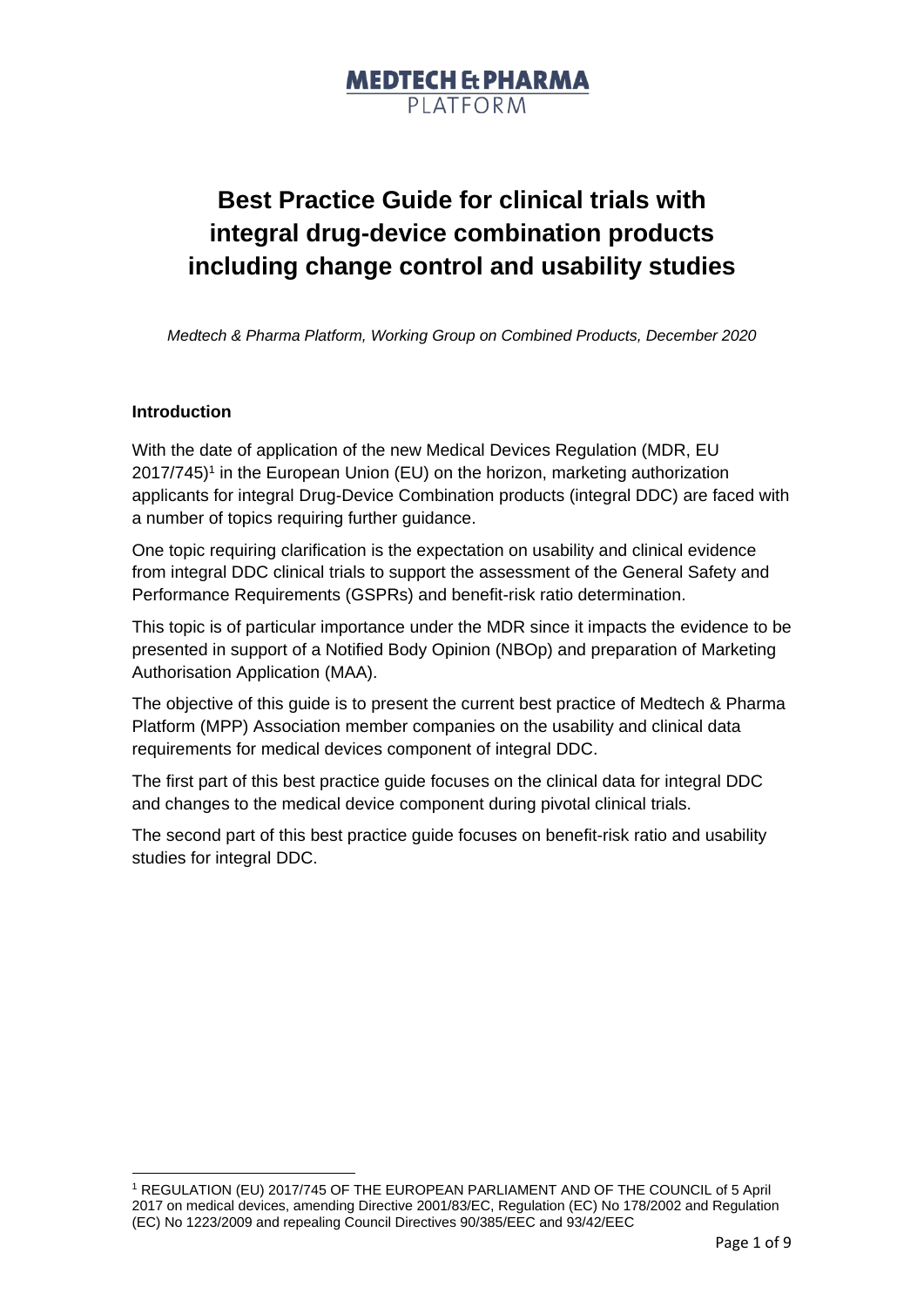#### **Scope of this best practice guide**

| <b>Territory</b>             | <b>European Union</b>                                                                                                                                                                                                                                                                                                                                                  |
|------------------------------|------------------------------------------------------------------------------------------------------------------------------------------------------------------------------------------------------------------------------------------------------------------------------------------------------------------------------------------------------------------------|
| <b>Products</b>              | Device constituent component of integral DDC, i.e. devices<br>intended to administer a drug, where the drug is placed on the<br>market in such a way that they form an integral product which is<br>intended exclusively for use in the given combination and which is<br>not reusable. <sup>2</sup><br>Examples: single dose pre-filled syringes, pens and injectors. |
| <b>Regulatory</b><br>schemes | The leading scheme is the Medicinal Products Directive (Directive<br>2001/83/EC; MPD), with the amendment of the MPD by Article<br>117 of the Medical Devices Regulation (Regulation (EU)<br>2017/745; MDR), the relevant General Safety and Performance<br>Requirements (GSPRs) of Annex I of the MDR must be fulfilled.                                              |

### **Points to consider for integral DDC clinical trials**

When assessing the clinical data needs of the device component of the integral DDC, the marketing authorization applicants should consider the requirements outlined in the MDR Annex I General Safety and Performance Requirements (GSPRs); particularly GSPRs 1, 3 (c), 6, and 8 in relation to the benefit-risk ratio determination and patient/user safety.

All device constituent parts of integral DDC have to fulfil the relevant GSPRs for the NBOp<sup>3</sup> (and MAA) in accordance with the MDR Article 117 as of 26 May 2021, the date of application of the MDR. In general, all relevant GSPRs related to the benefits, risks and safety of the device constituent part for users, patients and other persons shall be duly substantiated and a benefit-risk determination shall be documented in the MAA.

Clinical evidence derived from integral DDC clinical trials can be used to substantiate the safety and benefit-risk ratio assessment of the device constituent part, and in particular GSPRs 1, 3(c), 6 and 8. It is relevant to note that the MDR does not specifically require a clinical evaluation for device constituent parts of integral DDC with a pharmacological principal mode of action. Other sources of relevant evidence in support of the safety and determination of the benefit-risk ratio can be for example technical testing, risk management, human factors/usability studies, and already published relevant clinical data.

All GSPRs relate to the benefits and risks of the device part of the DDC. Nevertheless, GSPRs 1, 3(c), 6 and 8 are specifically related to the benefit-risk ratio determination and, as part of Annex I Chapter I "General Requirements", applicable independently from the type of device<sup>4</sup>. These requirements focus on the device performance based on the intended purpose, on the benefit-risk ratio and on the health and safety of the patient/user and thus are directly connected to clinical data.

<sup>2</sup> MDR, Article 1(9), 2nd subparagraph

<sup>&</sup>lt;sup>3</sup> CE-mark devices part of integral DDCs are not required to obtain an NBOp.

<sup>4</sup> if not stated otherwise, as in case of GSPR 9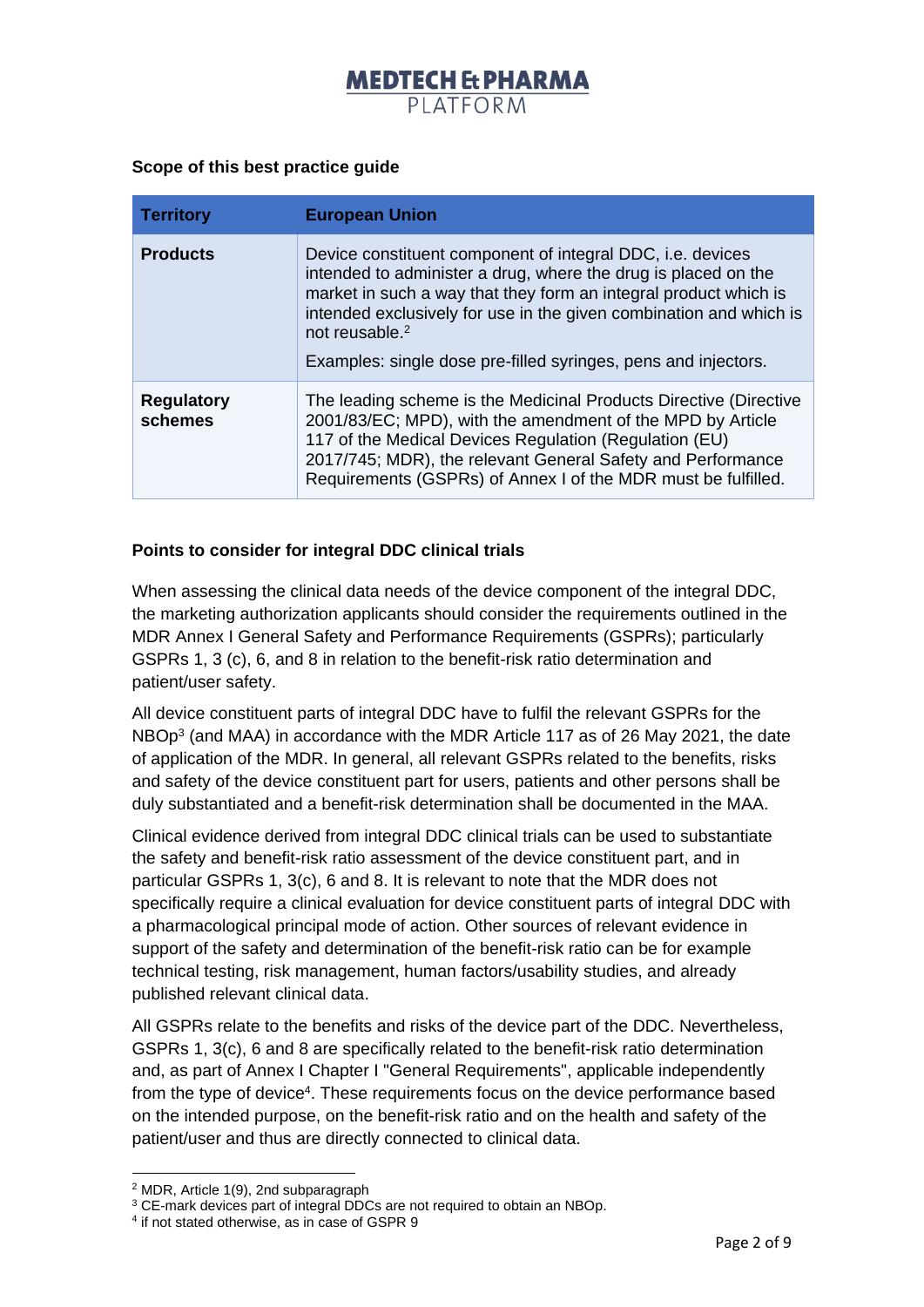Although clinical trials for integral DDC are conducted first and foremost in accordance with requirements for drugs, also medical devices' requirements need to be considered to ensure that the relevant GSPRs are fulfilled. In this regard, the following documents provide helpful guidance:

- EN ISO 14155: 2012 / ISO 14155:2020 Clinical investigation of medical devices for human subjects – Good clinical practice
- MEDDEV 2.7/1 Rev.4: Guidelines on medical devices clinical evaluation: A guide for manufacturers and Notified Bodies under Directives 93/42/EEC and 90/385/EEC<sup>5</sup>

Note that these documents are generally applicable to products regulated as medical devices, whereas integral DDCs with pharmacological mode of action are regulated in the EU as drugs. They can, nevertheless, be helpful in assessing the clinical data needs for integral DDCs.

The EN ISO 14155 standards focuses on the assessment of "the safety or performance of medical devices for regulatory purposes". This standard is connected to the requirements that are outlined in GSPRs, such as GSPR 6.

MEDDEV 2.7/1 Rev.4, on the other hand, provides guidance on which Essential Requirements are addressed by a clinical evaluation - Directive 93/42/EEC (Medical Device Directive; MDD) Annex I, sections 1, 3, 6. These sections correspond to the GSPRs considered:

- GSPR 1 is based on MDD Annex I sections 1 and 3
- GSPR 8 is based on MDD Annex I section 6

Moreover, the guideline also describes which documents/data need to be aligned to ensure conformity to the Essential Requirements (ERs) of the Medical Devices Directive (MDD, 93/42/EEC) and thus under MDR conformity with the GSPRs and which topics are important for the evaluation of sufficient clinical evidence which are in focus of a Notified Body's assessment.

It is worth noting that a clinical evaluation as such is not required by the MDR for integral DDCs with a pharmacological principal mode of action. Thus, the guidance documents above can be consulted when developing a device constituent part of an integral DDC, although it is not obligatory to follow them.

<sup>5</sup> MDCG 2020-5 "Guidance on clinical evaluation - equivalence" outlines that MEDDEV 2.7/1 rev.4 also remains relevant under the MDR ("The European Commission has published a guide on clinical evaluation under the Directives 93/42/EEC and 90/385/EEC; MEDDEV 2.7/1 rev.4. This MEDDEV guide should be used also during the process of demonstrating equivalence under the MDR.")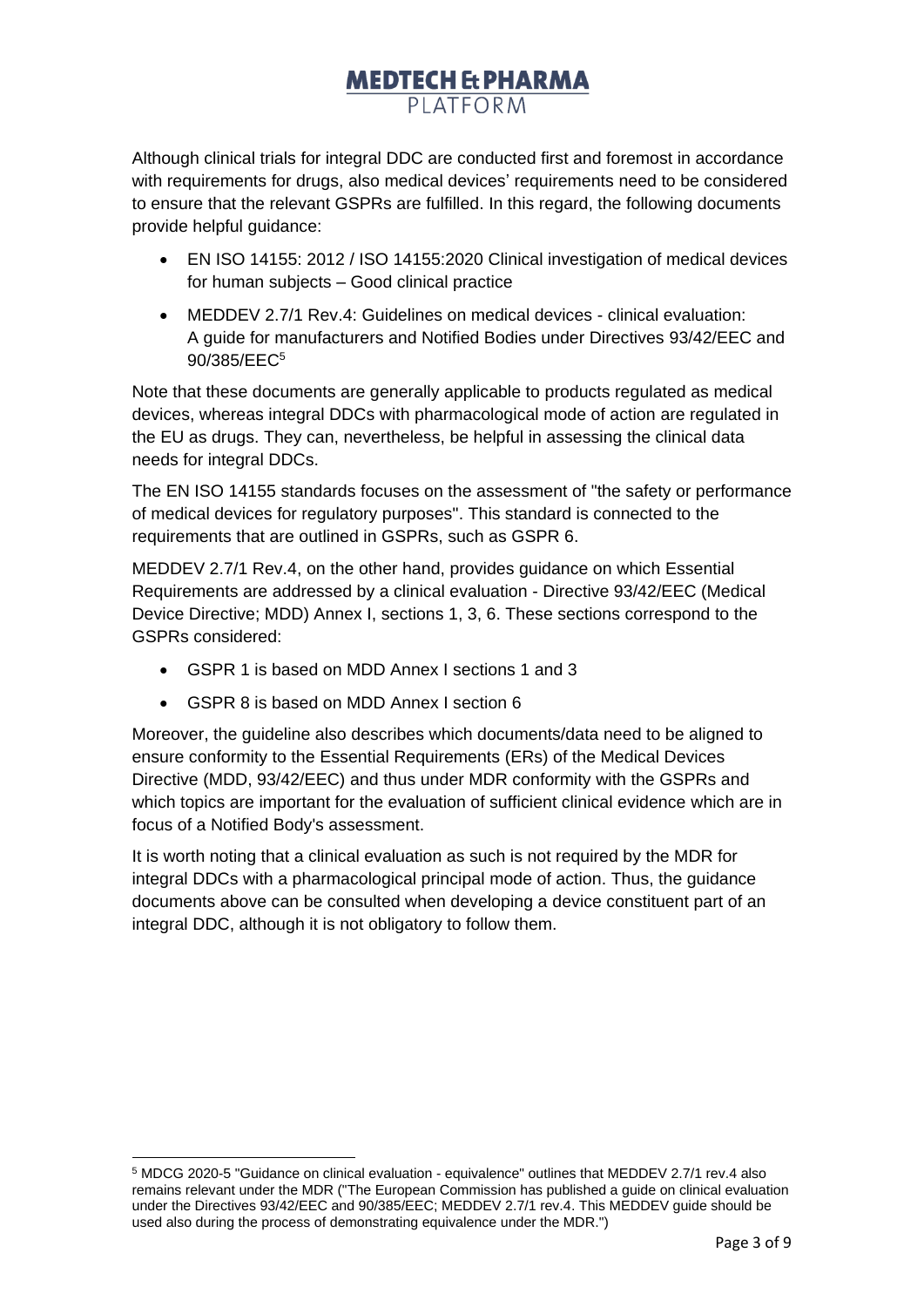### **Changes in device constituent parts of integral DDC**

In assessing changes to the device constituent parts of integral DDCs from the start of pivotal clinical trials, EMA's "Guideline on the quality requirements for drug-device combinations"<sup>6</sup> should be considered, in particular its section 7":

*Section 7: Bridging to devices used in clinical development*

*Given the (often) critical contribution that a device makes to the safe and effective administration of a drug product, the device should be as advanced as possible in the development process (e.g. meets relevant GSPRs) by the time pivotal clinical trials (that include the device) start.*

*While authorisation of clinical trials is an issue within the competence of the national authorities hence outside the remit of this guideline, in the context of the MAA the following guidance is provided: for both integral and non-integral DDCs, the impact of any changes in devices during the pivotal clinical trials should be described, evaluated and justified in terms of any potential impact on the quality, safety and efficacy of the drug, from the beginning of the pivotal trials to the product that is proposed to be placed on the market in the MAA. Where changes are made to the device, data to bridge the different device designs from a quality, safety and efficacy perspective may be required. Quality-relevant aspects should be discussed in Module 3.2.P.2.2, and should describe the changes, the batches used and trial(s) affected, as well as the mitigation measures applied to ensure that the impact on product quality was minimal.*

A key point in section 7 of the guideline is about the expectations on management of changes to the device (parts). In this best practice guide, we focus on the management and documentation of changes and their relevance for the MAA preparation.

This is also relevant for the NBOp when any data from clinical trials that will be used to support conformity to the GSPRs is obtained with a device constituent part which is subject to a change after the beginning of pivotal clinical trials.

<sup>6</sup> EMA / CHMP / QWP / BWP/259165/2019 ("Guideline on the quality requirements for drug-device combinations" (Draft version April 8 2020)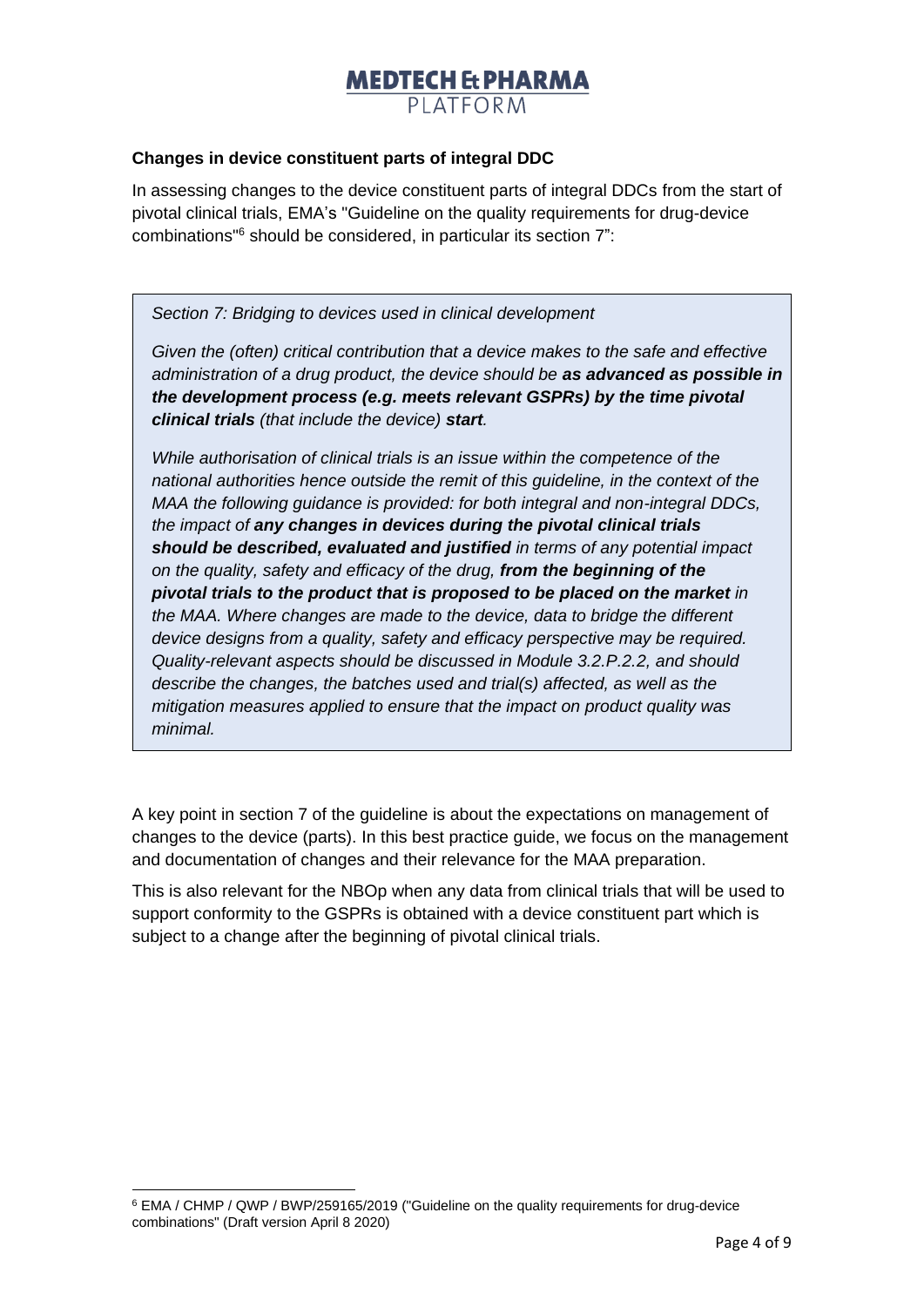| Impact assessment on any change(s) to device constituent parts |                                                                                                                                                                                                                                                |
|----------------------------------------------------------------|------------------------------------------------------------------------------------------------------------------------------------------------------------------------------------------------------------------------------------------------|
| <b>Starting point</b>                                          | Beginning of pivotal trials                                                                                                                                                                                                                    |
| <b>End point</b>                                               | Product presented in MAA to be placed on the market                                                                                                                                                                                            |
| <b>Assessment</b>                                              | Impact of the device constituent part change on the quality, safety<br>and efficacy of the drug                                                                                                                                                |
| <b>Evidence</b>                                                | Documented objective evidence:<br>Description of the device constituent part change(s)<br>$\bullet$<br>Evaluation of the device constituent part change(s)<br>$\bullet$<br>Justification of the device constituent part change(s)<br>$\bullet$ |

The following table outlines MPP's interpretation of the EMA guideline:

In integral DDCs, the product consists of a drug constituent part and a device constituent part. The EMA guideline outlines the importance of adequate documentation on change(s) performed on the device constituent part and focuses on the impact on the drug.

Thus, changes need to be regarded from two angles:

- 1. Impact of the change on the device constituent part's quality, safety and performance
- 2. Impact of the change on the drug constituent part's quality, safety and efficacy

The introduction of MDR Article 117 includes also Notified Bodies' role to assess the impact of changes on the device constituent part's quality, safety and performance.

The Notified Body either evaluates the technical documentation of the device constituent part (in case the device constituent part is a CE marked medical device) or evaluates the conformity of the device constituent part with the relevant GSPRs set out in Annex I (NBOp).

In either case the documentation on fulfilment of the (relevant) GSPRs as defined in Annex I is assessed by the Notified Body for all device constituent parts higher than Class I (Class Is/Ir/Im/IIa/IIb or III).

The second key aspect of Section 7 of the guideline is the evaluation of bridging data needs in case of a change to the device part during pivotal clinical trials.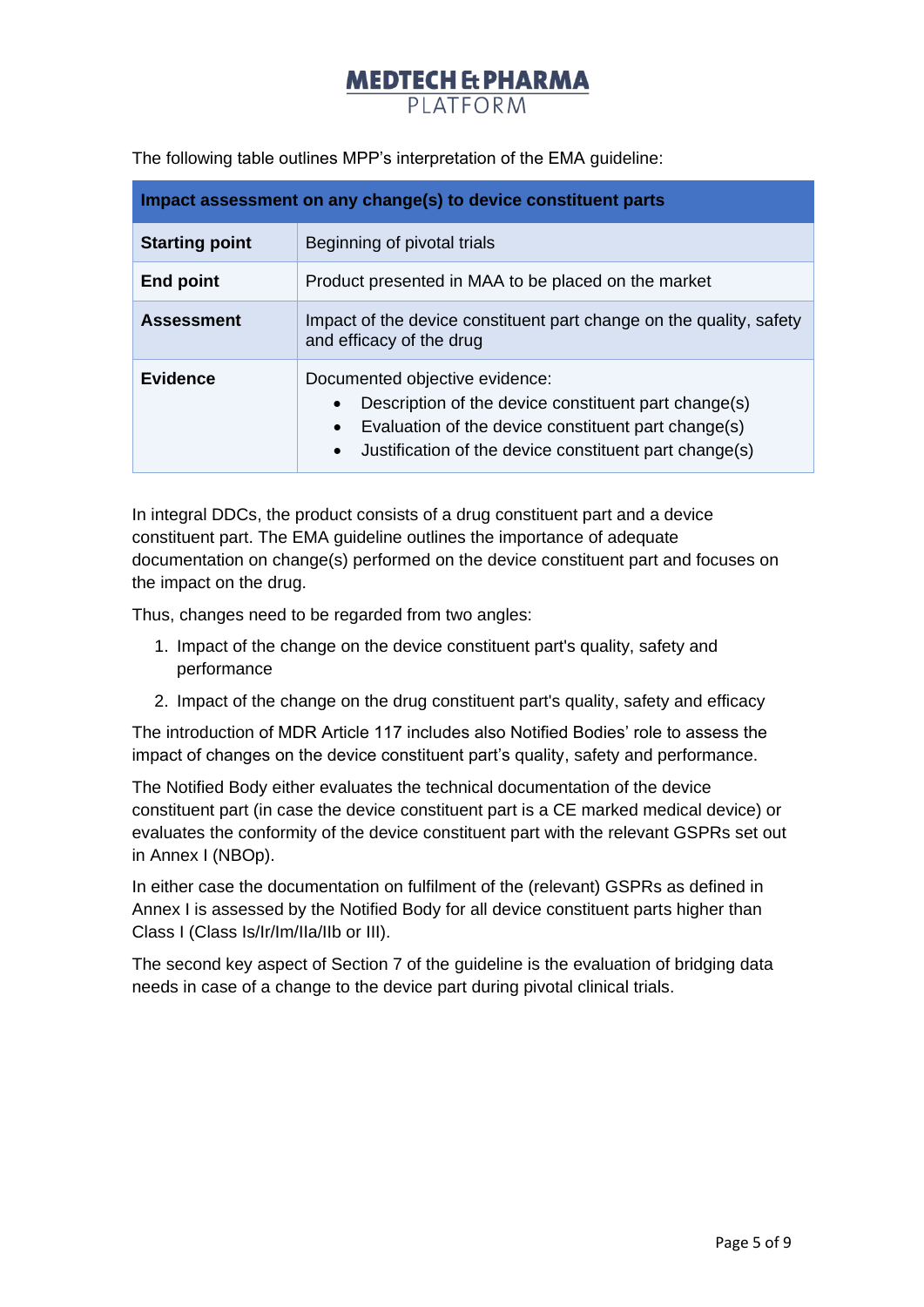| Bridging data on the device constituent parts |                                                                                                                                                                                                                                                                                                                                                                               |
|-----------------------------------------------|-------------------------------------------------------------------------------------------------------------------------------------------------------------------------------------------------------------------------------------------------------------------------------------------------------------------------------------------------------------------------------|
| <b>Starting point</b>                         | Beginning of pivotal trials                                                                                                                                                                                                                                                                                                                                                   |
| <b>End point</b>                              | Product presented in MAA to be placed on the market                                                                                                                                                                                                                                                                                                                           |
| <b>Assessment</b>                             | Data (e.g. test reports), i.e. documented objective evidence that<br>demonstrate that quality, safety and efficacy of the drug were not<br>affected by the device constituent part change(s) performed                                                                                                                                                                        |
| <b>Evidence</b>                               | Documented objective evidence:<br>Description of the device constituent part change(s)<br>$\bullet$<br>Description of the batches used<br>$\bullet$<br>Description of the trials affected<br>Description of the mitigation measures (if any) applied to ensure<br>$\bullet$<br>that the impact of the device constituent part change(s) on the<br>product quality was minimal |
| <b>MAA module</b>                             | In Module 3.2.P.2.2                                                                                                                                                                                                                                                                                                                                                           |

The following table outlines MPP's interpretation of the guidance in such cases:

As a consequence, it is the view of MPP that the relevant GSPRs should be included in the change impact assessment, as well as in the change performance in relation to the device constituent part.

Moreover, additional verification and/or validation activities may result from the change(s) and thus should be considered in the assessment, as well as the potential need to collect additional (bridging) clinical data.

Finally, the impact on the device constituent part's technical documentation should be assessed and updated accordingly based on the change(s).

### **Benefit-risk ratio for integral DDC and usability studies**

The benefit of the device constituent part of an integral DDC must outweigh the risks associated with its intended purpose. When assessing such a device constituent part, data from the following sources play a major role and provide the basis for the final assessment of benefit versus residual risks of the device constituent part of the DDC:

- literature search:
- market data (e.g. known use problems, safety databases) of equivalent devices;
- outcome of a use-related risk analysis (according to ISO 14971);
- any data from usability studies (formative and/or summative) as well as relevant user experience from previous clinical trials

Some device constituent parts do not have any novel features and are considered wellestablished integral drug delivery devices, as they have already been placed on the market in large volumes and for a number of years (e.g., prefilled syringes). For such devices, dependent on the outcome of the use-related risk analysis, a formative and/or summative usability study may not be necessary.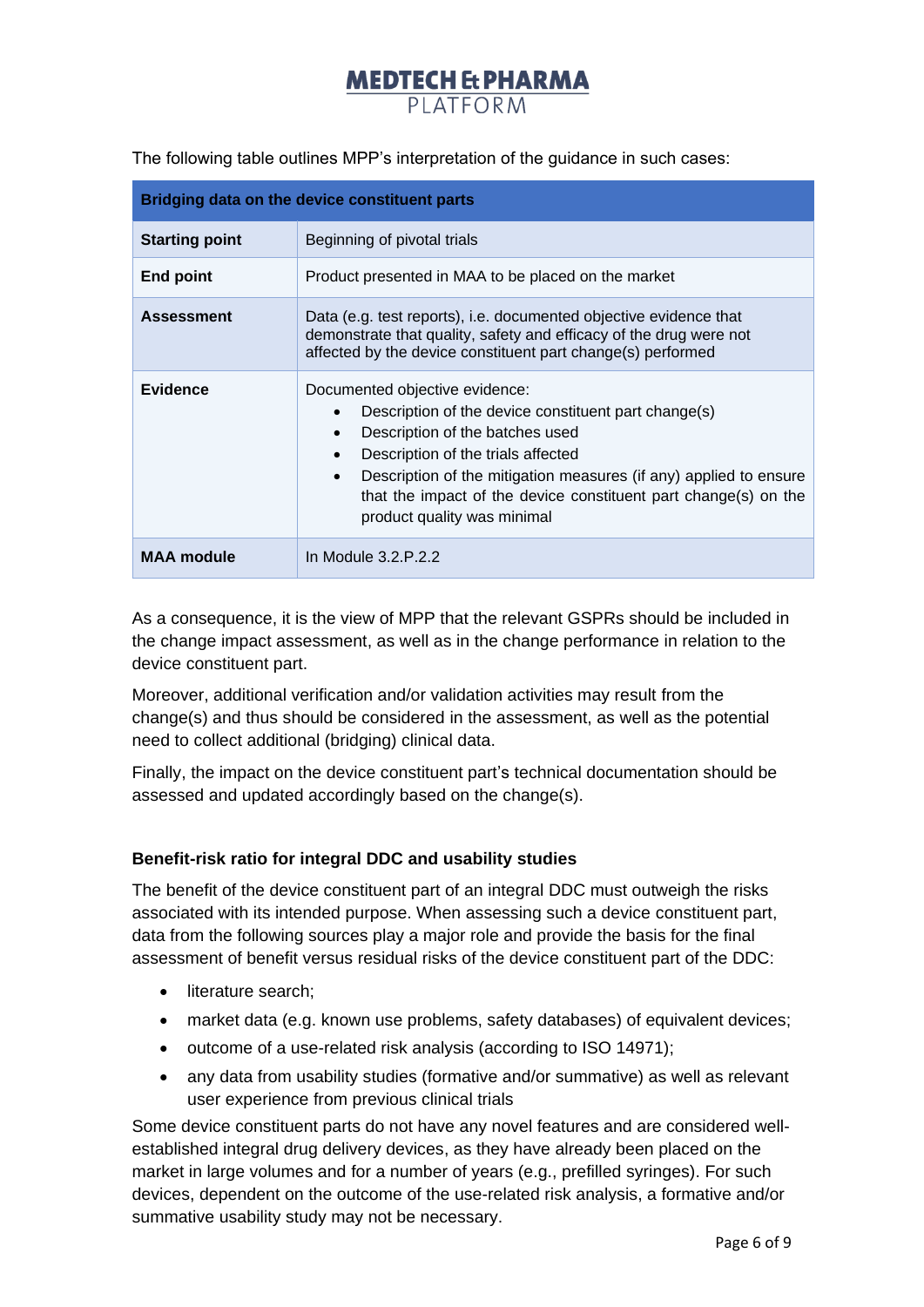However, when the device constituent part of the integral DDC presents novel features and/or, is intended to be used in new user groups and/or novel therapy and/or with novel outer packaging, a formative and/or summative usability study might be required, and thus becomes part of the documentation reviewed and assessed by Notified Bodies in the NBOp or CE marking process.

In the case of a significant design change of a well-established device constituent part of an integral DDC, a summative usability study might become necessary as well. In line with IEC 62366-1, a justification is always required if a summative usability study is not conducted. Such a justification would be based on already existing usability studies, known use problems, task analysis, instructions for use (IFU) comparability to marketed products and a demonstrated very good understanding of the user population and the use environment. That information needs to be considered and consolidated in a comprehensive use-related risk analysis (according to ISO 14971) and ensuing usability summary report.

Demonstration of conformity to the relevant GSPRs related to benefit-risk ratio for the device constituent part of the integral DDCs can be achieved by several means and not just by usability studies. Alternatively, a well-justified and documented risk based approach based on data from literature research, safety databases, market data of equivalent devices and use-related risk analysis, can be used to show that implemented risk control measures are effective and no further verification/validation (usability studies) are necessary.

In case of clinical trials of an integral DDC, the device constituent part (e.g. pre-filled syringe, auto-injector) must be safe to use and perform as intended (i.e. be effective). In this context, a preliminary assessment of the benefit-risk-ratio should be established and documented before starting the first clinical trial with the integral DDC.

The assessment needs to cover the final design intended to be placed on the market when it comes to the preparation for the Notified Body conformity assessment (NBOp or CE marking) and preparation of the MAA.

Depending on the following characteristics of the device constituent part, usability studies may need to be conducted already before the first use in clinical trials, parallel to the early stage of development of the integral DDC, at a later time-point (but ideally prior to Phase III) or not at all. To determine the appropriate course of action the following questions could be of help:

- Is the device a well-established, off-the-shelf device/device components, or is it a novel device/device component;
- What are the conditions of use (e.g. use by healthcare professional (HCP) or lay person);
- What is the use environment and characteristics of the user population(s);
- Patient needs, indication and others.

The necessary timing, content and scope of the eventual study, as well as number and type (i.e. formative and/or summative studies), are defined by the respective situation and identified risks as outcome of the risk management process according to ISO 14971.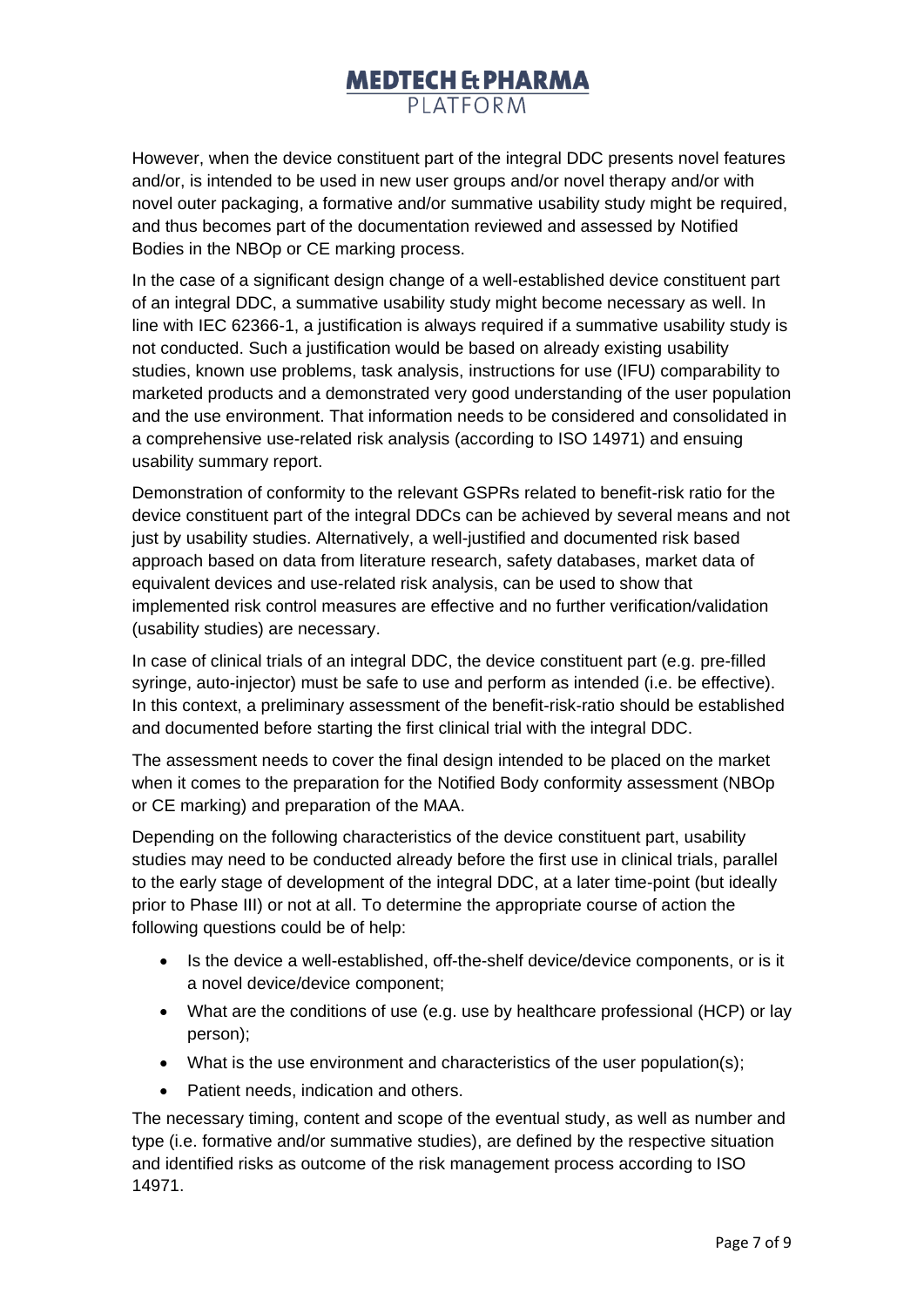#### **Best practice recommendations**

The goal of this best practice guide is to provide recommendations regarding the clinical data and to ensure compliance by design with requirements for the device constituent part of integral DDCs, and to ultimately enable smooth and on-time reviews by EMA, National Competent Authorities, and Notified Bodies. Our recommendations regarding clinical data and usability studies for integral DDCs are as follows:

- 1. Setup of DDC clinical trials including device parts
	- Assess which GSPRs applicable to the DDC can and maybe need to be supported by data from integral DDC clinical trials. Consider particularly the benefit-risk ratio and the safety and performance of the device constituent part, especially in relation to GSPRs 1, 3 (c), 6, and 8;
	- For guidance on how to enhance data collection on the device constituent part to support the evaluation of performance, safety and benefit-risk ratio, consider using EN ISO 14155 and MEDDEV 2.7/1, Rev.4 as appropriate and practicable;
	- Ensure availability of all necessary data on the integral DDC for the NBOp so that it can be used in direct or indirect support of device performance, safety and benefit-risk evaluation.
- 2. Setup and/or update of a change management system related to changes in devices during and following drug-based clinical trials
	- Assess the impact of device changes during pivotal clinical trials, with a focus on the potential impact on the quality, safety and efficacy of the drug;
	- Perform adequate verification and collect sufficient bridging data to evaluate the impact of changes during pivotal clinical trials, in line with EMA / CHMP / QWP / BWP/259165/2019 ("Guideline on the quality requirements for drug-device combinations" (Draft version April 8, 2020);
	- Adequate connection of changes performed to additional testing activities required including update of documentation.
- 3. Assess and decide on need of usability/human factors study (-ies)
	- Case-by-case assessment of whether usability studies are required or not;
	- When a usability study is not performed, provide a justification in line with IEC 62366-1.

We are looking forward to working with relevant stakeholders creating a proportionate regulatory framework for combined products in Europe.

Medtech & Pharma Platform Association [association@medtech-pharma.com](mailto:association@medtech-pharma.com) [www.medtech-pharma.com](http://www.medtech-pharma.com/)